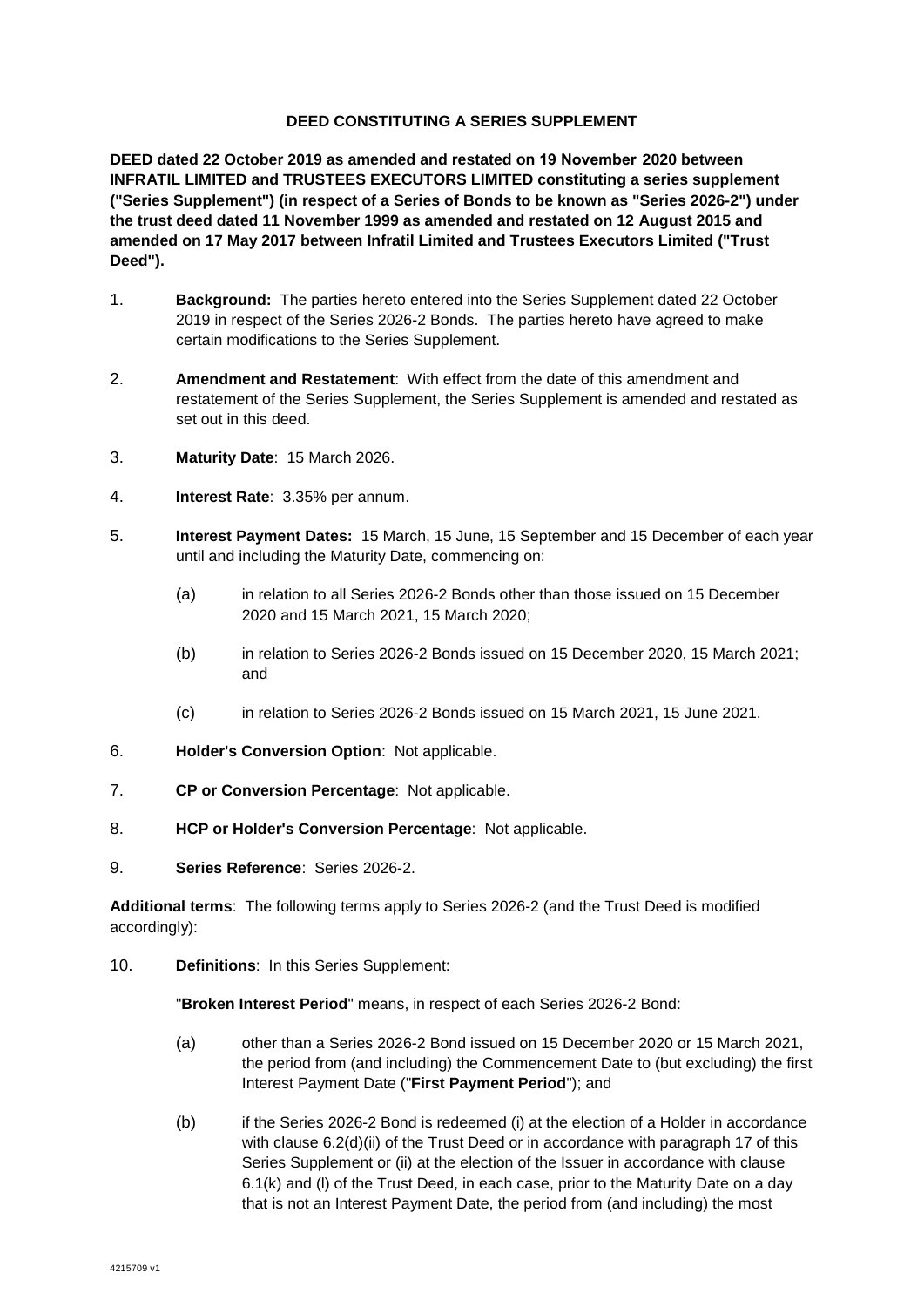recent Interest Payment Date (or the Commencement Date if the first Interest Payment Date has not occurred) to (but excluding) the date of redemption ("**Early Termination Period**").

"**Commencement Date**" means in respect of each Series 2026-2 Bond, the date on which the initial Holder's subscription moneys were banked by the Registrar into the trust account operating in respect of the Series 2026-2 Bonds.

"**Issue Date**" means, in respect of each Series 2026-2 Bond, the date on which the Series 2026-2 Bond is issued.

## 11. **Series 2026-2 Bonds are not Convertible**:

- (a) The Series 2026-2 Bonds are not Convertible in any circumstance (whether at the election of the Issuer or the Holder), and the definition of "Bond" in the Trust Deed shall be construed accordingly in relation to the Series 2026-2 Bonds.
- (b) Clauses 6.1(a), 6.2(d)(i) and 16.4 of the Trust Deed shall not apply in relation to the Series 2026-2 Bonds.
- 12. **Interest payments**: Other than in respect of a Broken Interest Period, interest will be paid in respect of each Series 2026-2 Bond in equal amounts on each Interest Payment Date, calculated in accordance with the following formula:

$$
\frac{\text{Interest Rate} \times \text{Face Value}}{4}
$$

and clause 5.1(c) of the Trust Deed shall not apply.

13. **Accrual of interest in respect of Broken Interest Periods**: Interest in respect of each Series 2026-2 Bond for a Broken Interest Period will accrue in accordance with the following formula:

Interest Rate x Face Value 
$$
x \frac{N}{365}
$$

Where:

"N" means:

- (a) in respect of the First Payment Period, the number of days from (and including) the Commencement Date to (but excluding) the first Interest Payment Date; and
- (a) in respect of an Early Termination Period, the number of days from (and including) the most recent Interest Payment Date (or the Commencement Date if the first Interest Payment Date has not occurred) to (but excluding) the date of redemption.
- 14. **First interest payment to initial subscriber**: The interest payment on the first Interest Payment Date will be made to the initial Holder of the Series 2026-2 Bond regardless of any transfer of the Series 2026-2 Bond prior to the first Interest Payment Date. For the avoidance of doubt, the reference to "first Interest Payment Date" in this clause 11 is a reference to the first Interest Payment Date described in paragraph 3(a) of this Series Supplement only (being 15 March 2020).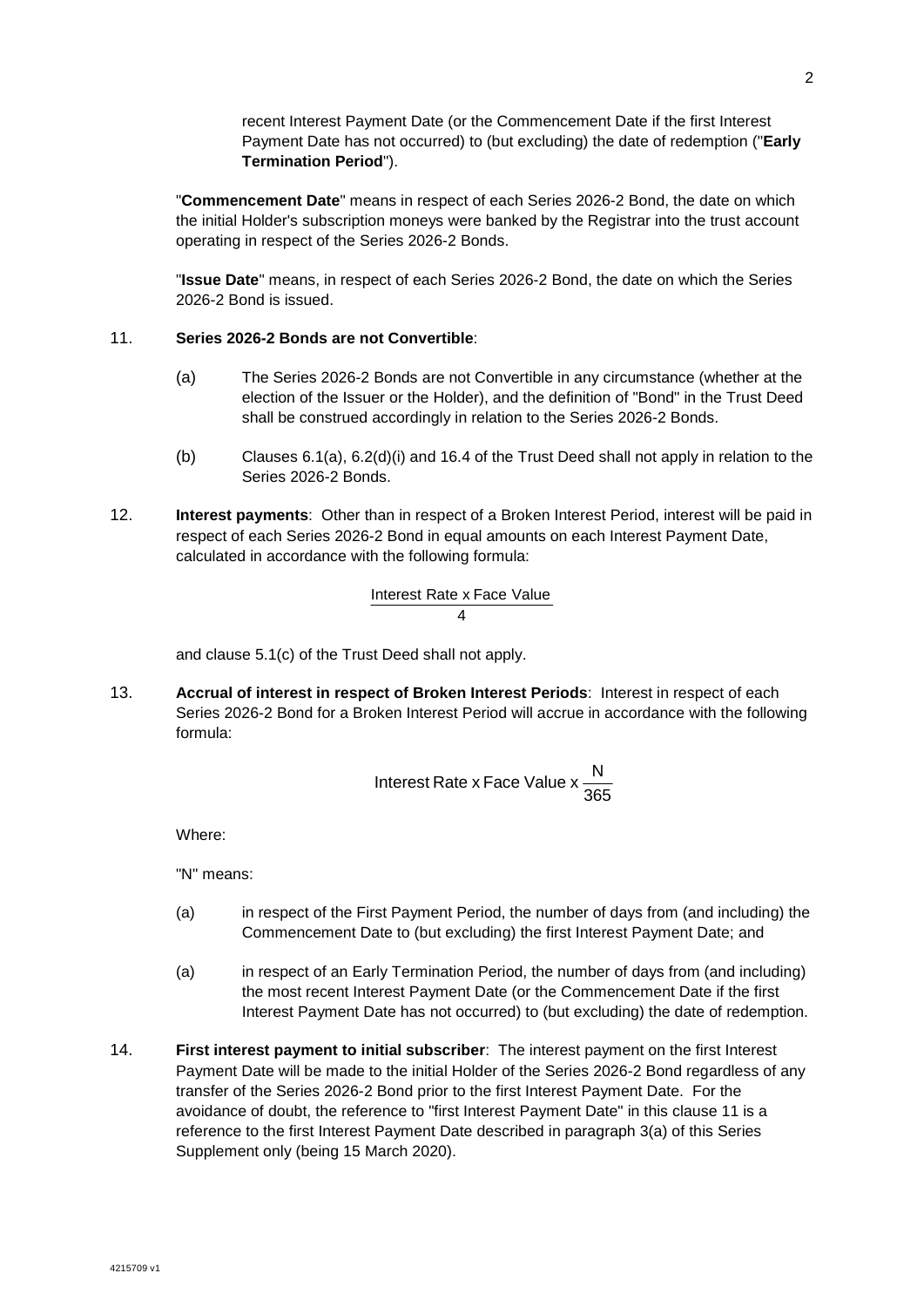- 15. **Financial covenant**: The Issuer covenants for the benefit of Holders of Series 2026-2 Bonds and, until such time as all of the Series 2026-2 Bonds have been redeemed in accordance with the Trust Deed, the Supervisor that, on the last day of each financial year and half-year of the Issuer (and, if at any time the Issuer has covenanted with any bank to comply with a balance sheet financial covenant on a day other than the last day of each financial year and half-year, then during the currency of that covenant such additional day or days) during the currency of Series 2026-2 Bonds, Borrowed Money Indebtedness of the Issuer Group shall not exceed 50% of Tangible Assets as at that date.
- 16. **Redemption**: The Issuer shall redeem each Series 2026-2 Bond for cash at its Face Value on the Maturity Date.
- 17. **Clause 8.2 replaced**: In relation to the Series 2026-2 Bonds, clause 8.2 of the Trust Deed shall not apply and the following clause shall apply in its place:

**Declaration by Supervisor**: At any time after the occurrence of any event specified in clause 8.1 (other than an event specified in clause 7.2(b) (only to the extent it relates to a breach by the Issuer to use its reasonable endeavours to ensure that the Ordinary Shares remain Quoted) or clause 7.2(g)), and while that event is continuing, the Supervisor may in its discretion and shall forthwith upon being directed to do so by a Special Resolution, by notice to the Issuer declare the Face Value of all Series 2026-2 Bonds together with accrued interest thereon (including any interest the payment of which has been suspended pursuant to clause 5.3) to be immediately due and payable, whereupon the Issuer shall immediately pay to the Holders of the Series 2026-2 Bonds the Face Value of the Series 2026-2 Bonds and accrued interest at the applicable Interest Rate to the date of redemption.

Nothing in this paragraph 17 affects the operation of clause 8.2 of the Trust Deed in respect of Bonds that are not Series 2026-2 Bonds.

- 18. **Interpretation**: Terms defined in the Trust Deed have the same meaning when used in this Series Supplement (except where modified herein or the context otherwise requires).
- 19. **Confirmation**: The Issuer confirms that as at the date this Series Supplement is signed by the Issuer, the Issuer has, to the best of its knowledge and belief, complied with all material terms of the Trust Deed.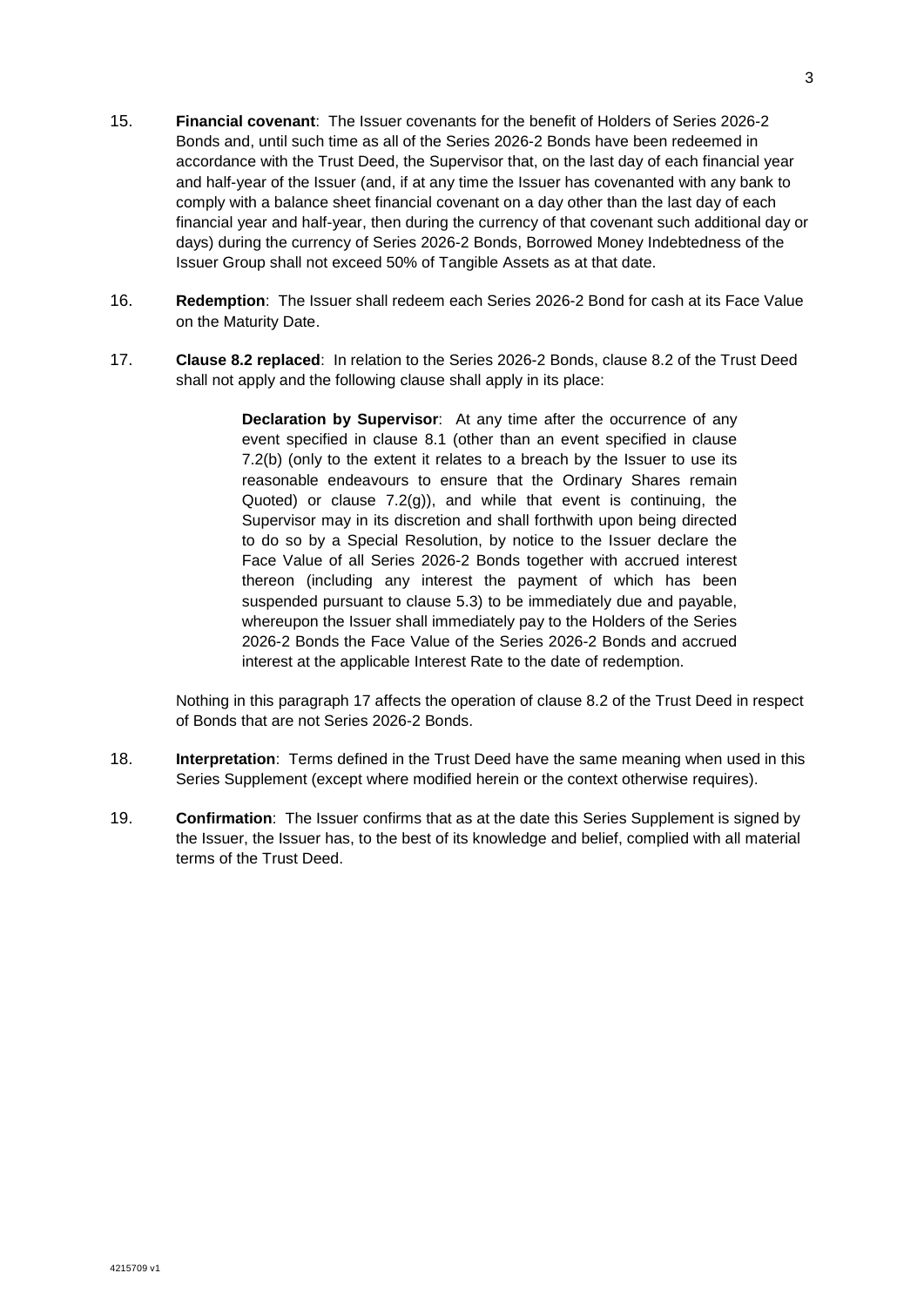SIGNED as a DEED on behalf of INFRATIL **LIMITED** by its attorney:

and witnessed by:

 $\overleftarrow{\sigma}$ 

Signature of attorney PHILLIPPA HAR FOR

Name of attorney

Signature of witness

Aaron Name of witness

Occupation

 $W$ e City/town of residence

SIGNED as a DEED by TRUSTEES **EXECUTORS LIMITED by:** 

Signature of Director/Authorised Signatory

Signature of Director/Authorised Signatory

Name of Director/Authorised Signatory

Name of Director/Authorised Signatory

and witnessed by:

Signature of witness

Name of witness

Occupation

City/town of residence